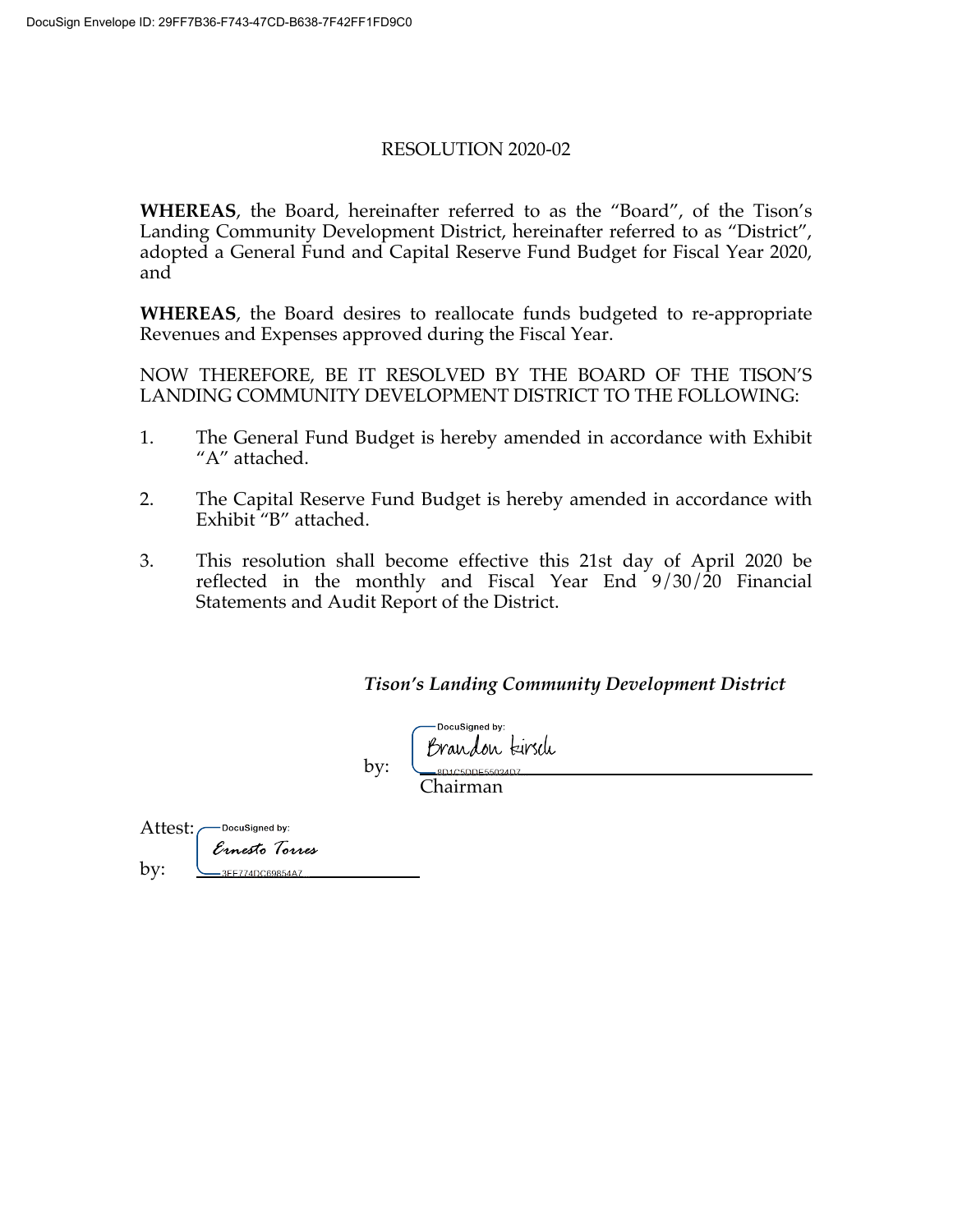### *Budget Amendment Fiscal Year 2020*

## *Tison's Landing Community Development District*

*May 7, 2020*

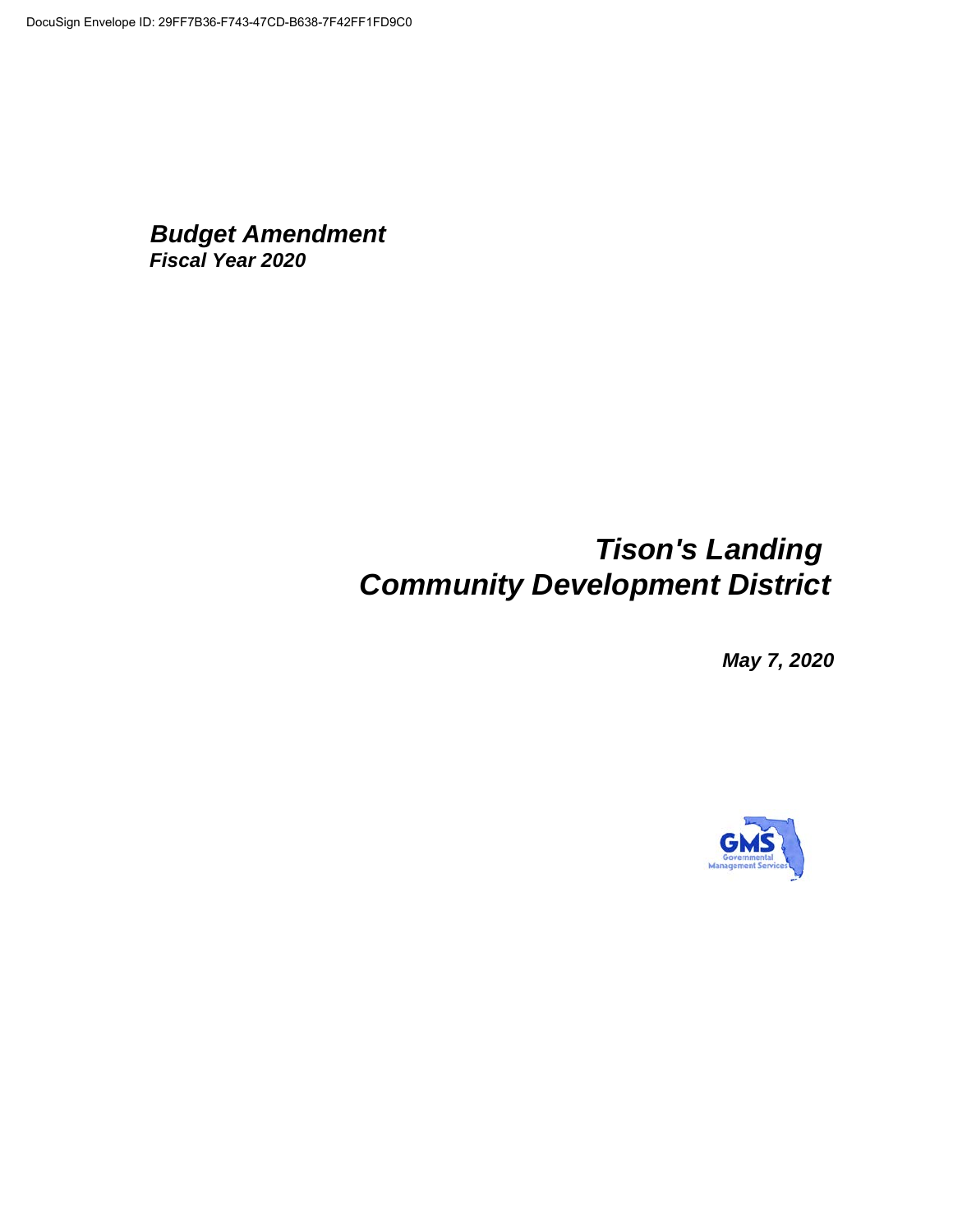# **Tison's Landing**

#### **Community Development District Budget Amendment FY2020 General Fund Exhibit A**

|                                |                              |                                 |                        | <b>Amended</b><br><b>Budget</b> |
|--------------------------------|------------------------------|---------------------------------|------------------------|---------------------------------|
|                                | <b>Actual</b><br><b>Thru</b> | <b>Adopted</b><br><b>Budget</b> | Proposed<br>Increase / |                                 |
|                                |                              |                                 |                        |                                 |
| <b>Revenues</b>                |                              |                                 |                        |                                 |
| <b>Maintenance Assessments</b> | \$522,553                    | \$527,464                       | \$0                    | \$527,464                       |
| Clubhouse Income               | \$1,911                      | \$5,000                         | \$0                    | \$5,000                         |
| Interest Income                | \$1,708                      | \$4,000                         | \$0                    | \$4,000                         |
| <b>Total Revenues</b>          | \$526,172                    | \$536,464                       | \$0                    | \$536,464                       |
| <b>Expenditures</b>            |                              |                                 |                        |                                 |
| <b>Administrative</b>          |                              |                                 |                        |                                 |
| <b>Supervisor Fees</b>         | \$4,000                      | \$4,000                         | \$3,000                | \$7,000                         |
| <b>FICA Taxes</b>              | \$306                        | \$306                           | \$230                  | \$536                           |
| <b>Engineering Fees</b>        | \$0                          | \$7,500                         | (\$4,500)              | \$3,000                         |
| Arbitrage Calculation          | \$0                          | \$1,200                         | \$0                    | \$1,200                         |
| <b>Dissemination Agent</b>     | \$800                        | \$1,000                         | \$0                    | \$1,000                         |
| <b>Trustee Fees</b>            | \$3,717                      | \$3,725                         | (\$8)                  | \$3,717                         |
| Assessment Roll Administration | \$2,500                      | \$2,500                         | \$0                    | \$2,500                         |
| <b>Attorney Fees</b>           | \$6,308                      | \$15,000                        | \$0                    | \$15,000                        |
| <b>Annual Audit</b>            | \$3,465                      | \$3,465                         | \$0                    | \$3,465                         |
| <b>Management Fees</b>         | \$23,625                     | \$47,250                        | \$0                    | \$47,250                        |
| <b>Computer Time</b>           | \$500                        | \$1,000                         | \$0                    | \$1,000                         |
| Telephone                      | \$72                         | \$100                           | \$0                    | \$100                           |
| Postage                        | \$375                        | \$1,000                         | \$0                    | \$1,000                         |
| Printing & Binding             | \$1,116                      | \$1,575                         | \$425                  | \$2,000                         |
| Insurance                      | \$8,911                      | \$8,560                         | \$351                  | \$8,911                         |
| Legal Advertising              | \$342                        | \$1,500                         | (\$500)                | \$1,000                         |
| <b>Other Current Charges</b>   | \$371                        | \$500                           | \$0                    | \$500                           |
| Website Administration         | \$900                        | \$1,800                         | \$0                    | \$1,800                         |
| <b>Office Supplies</b>         | \$64                         | \$150                           | \$350                  | \$500                           |
| Dues, Licenses & Subscriptions | \$175                        | \$175                           | \$0                    | \$175                           |
| <b>Total Administrative</b>    | \$57,546                     | \$102,306                       | (\$652)                | \$101,654                       |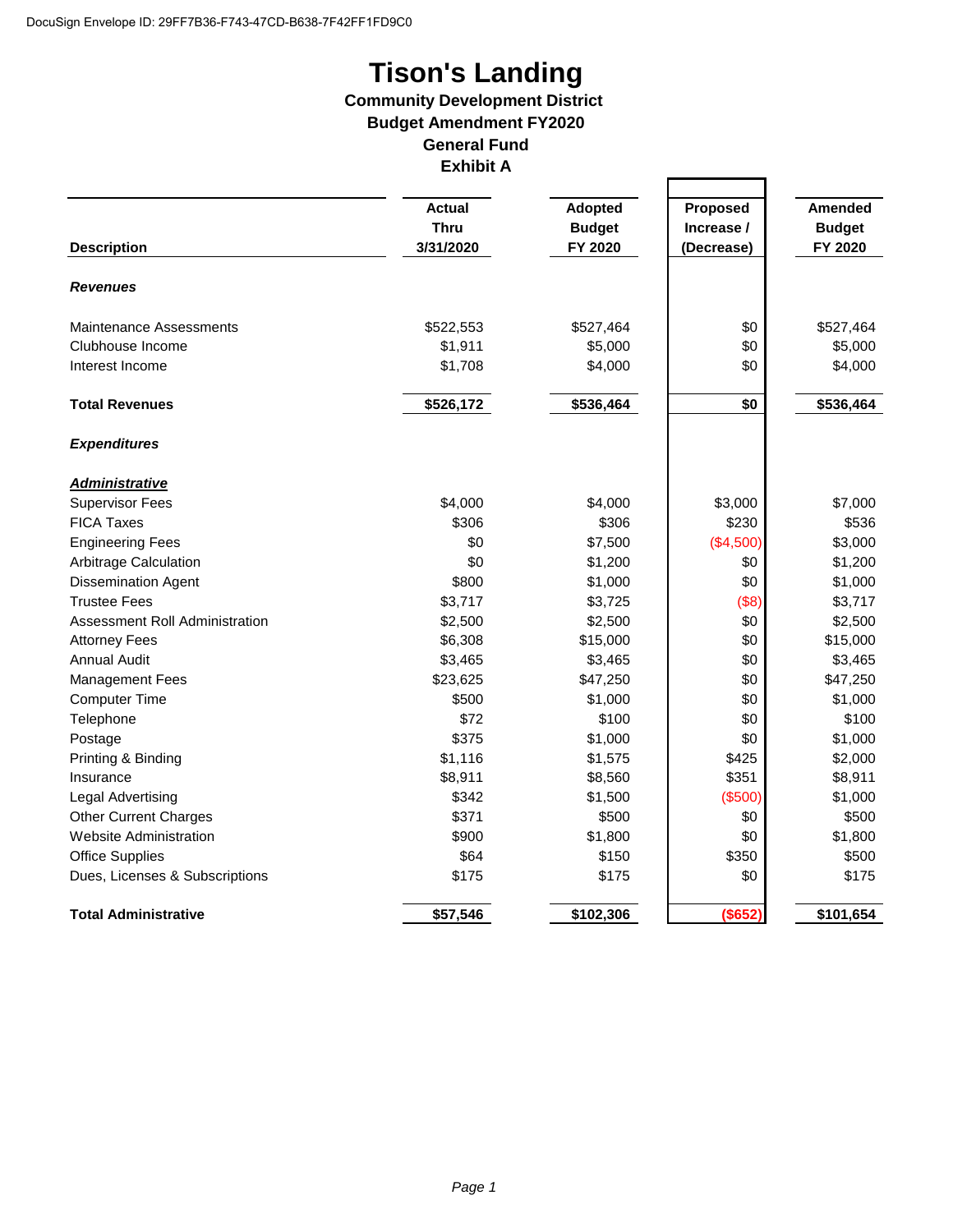# **Tison's Landing**

#### **Community Development District Budget Amendment FY2020 General Fund Exhibit A**

|                                              | <b>Actual</b> | Adopted       | Proposed   | <b>Amended</b> |
|----------------------------------------------|---------------|---------------|------------|----------------|
|                                              | <b>Thru</b>   | <b>Budget</b> | Increase / | <b>Budget</b>  |
| <b>Description</b>                           | 3/31/2020     | FY 2020       | (Decrease) | FY 2020        |
|                                              |               |               |            |                |
| <b>Field</b>                                 |               |               |            |                |
| Insurance                                    | \$11,963      | \$12,193      | (\$230)    | \$11,963       |
| Field Management & Administration (Vesta)    | \$12,825      | \$22,300      | \$3,350    | \$25,650       |
| Amenity Manager (Vesta)                      | \$43,412      | \$51,400      | \$35,425   | \$86,825       |
| Amenity Seasonal Assistant (Vesta)           | \$0           | \$11,000      | (\$11,000) | \$0            |
| Security Camera Monitoring (Envera)          | \$8,094       | \$13,200      | (\$1,059)  | \$12,141       |
| Pool Maintenance (Vesta)                     | \$13,105      | \$9,540       | \$13,150   | \$22,690       |
| Pool Repairs                                 | \$0           | \$0           | \$3,000    | \$3,000        |
| Pool Chemicals (Vesta)                       | \$4,310       | \$8,160       | \$0        | \$8,160        |
| <b>Permit Fees</b>                           | \$464         | \$1,215       | (\$224)    | \$991          |
| Landscape Maintenance (Lawnboy)              | \$23,700      | \$59,606      | (\$12,206) | \$47,400       |
| Landscape Fertilization (Agro Pro)           | \$5,018       | \$0           | \$16,003   | \$16,003       |
| Landscape Contingency (Lawnboy)              | \$13,177      | \$3,659       | \$9,518    | \$13,177       |
| Pest Control (Turner Pest Constrol)          | \$390         | \$390         | \$390      | \$780          |
| <b>Irrigation Maintenance</b>                | \$0           | \$5,625       | \$0        | \$5,625        |
| Lake Maintenance (The Lake Doctor)           | \$4,770       | \$9,780       | (\$240)    | \$9,540        |
| General Facility Maintenance (Vesta)         | \$0           | \$25,000      | (\$25,000) | \$0            |
| Utilities-Electric (JEA)                     | \$7,839       | \$21,000      | \$0        | \$21,000       |
| Utilities-Water/Sewer/Irrigation (JEA)       | \$10,857      | \$22,500      | \$7,500    | \$30,000       |
| Utilities-Cable (Comcast)                    | \$1,840       | \$3,300       | \$420      | \$3,720        |
| Utilities-Telephone                          | \$0           | \$1,800       | (\$1,800)  | \$0            |
| Refuse Service (Republic)                    | \$1,468       | \$2,340       | \$560      | \$2,900        |
| Repairs and Maintenance                      | \$4,724       | \$32,200      | \$7,800    | \$40,000       |
| Janitorial Maintenance (Vesta)               | \$11,663      | \$7,000       | \$16,326   | \$23,326       |
| Janitorial Supplies (Vesta)                  | \$1,500       | \$3,000       | \$0        | \$3,000        |
| <b>Special Events</b>                        | \$6,693       | \$14,000      | \$3,000    | \$17,000       |
| <b>Amenity Supplies</b>                      | \$2,420       | \$3,350       | \$1,650    | \$5,000        |
| Contingency                                  | \$598         | \$0           | \$3,919    | \$3,919        |
| <b>Capital Outlay</b>                        | \$25,000      | \$25,000      | (\$25,000) | \$0            |
| <b>Capital Reserve</b>                       | \$65,600      | \$65,600      | (\$44,600) | \$21,000       |
| <b>Total Field</b>                           | \$281,430     | \$434,158     | \$652      | \$434,810      |
| <b>Total Expenditures</b>                    | \$338,976     | \$536,464     | \$0        | \$536,464      |
| Excess of revenues over/(under) expenditures | \$187,196     | \$0           | \$0        | \$0            |
|                                              |               |               |            |                |